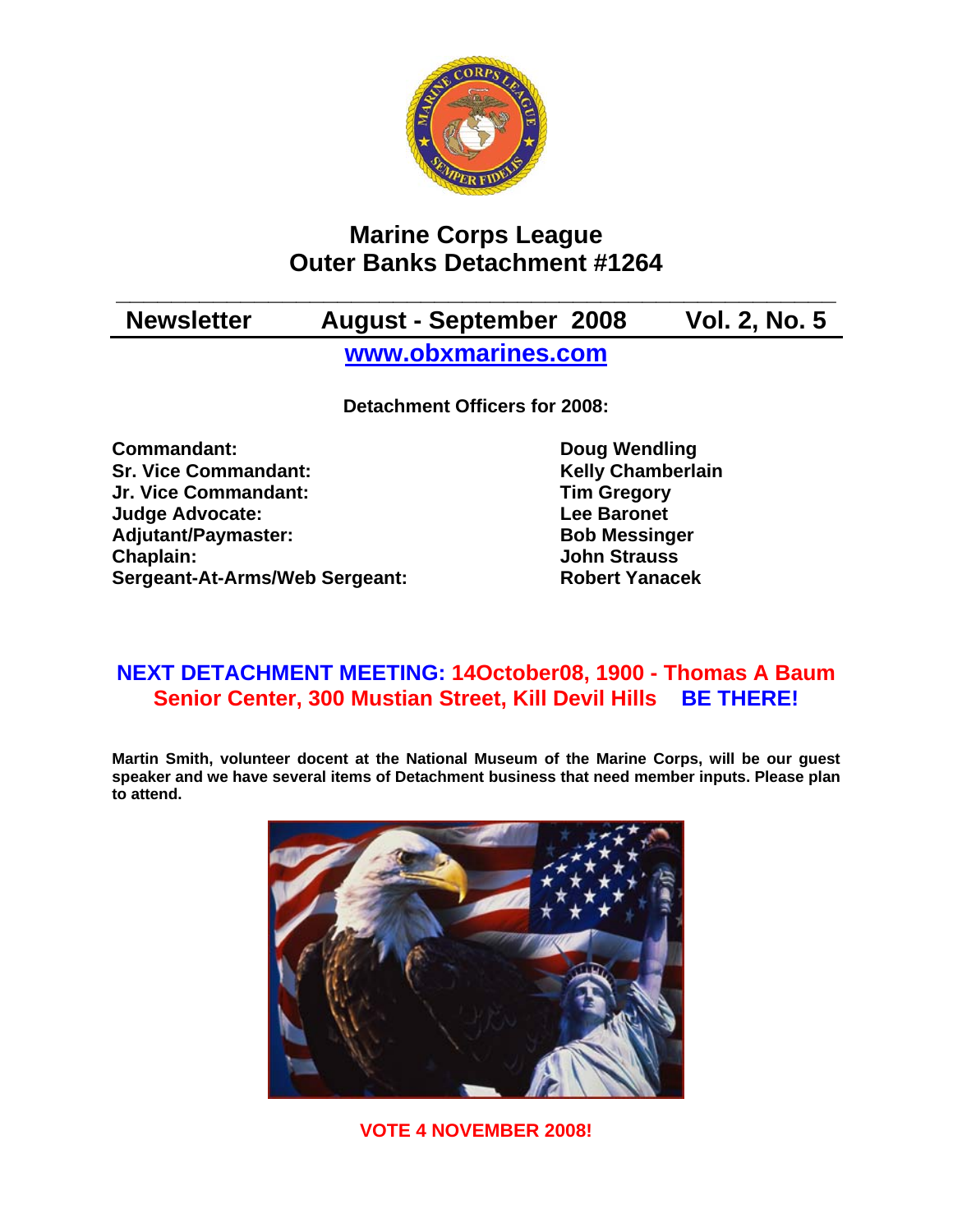## **What's Been Going On?**

### **Check your Detachment Website OFTEN: www.obxmarines.com**

 **Detachment Meeting: 9 September Fire Chaplain, Nags Head Fire Department, Rick Lawrenson was guest speaker** 

**Department NC Quarterly Meeting, Rocky Mount, NC: 20 September Detachment Commandant attended. Met Paul Peterson, Commandant, Albemarle Detachment #1258 [Edenton]. Discussed possible joint events.** 

**Plans underway for celebration of 233rd Marine Corps Birthday at Duck Woods Country Club. Invitations will be sent within the next two weeks. Monday, 10November2008** 

**Member, Dan Fillmore, listed as guest speaker for the Town of Nags Head Veterans Day ceremony. Let's have a big turnout of Detachment members!** 

## **Did You Know?**

**There are 2,180 MCL members in NC and 55 Detachments…**

## **Message From The Commandant:**

#### **Fellow Marines,**

#### **Recruiting…**

**Recruiting literature is available for all members. Pick some up at the next meeting and make it your objective to recruit one new member this year. Current membership is 32.** 

#### **Detachment Leadership…**

**Elections for Commandant, Sr. Vice Commandant, Jr. Vice Commandant and Judge Advocate will be held at the December meeting. Nominees are being sought for all positions. You will be contacted by the Nominating Committee in October/November regarding your willingness to serve as an officer of the Detachment. Nominees will be announced at the November Detachment meeting. Step up!** 



**Check your Detachment website often: www.obxmarines.com**